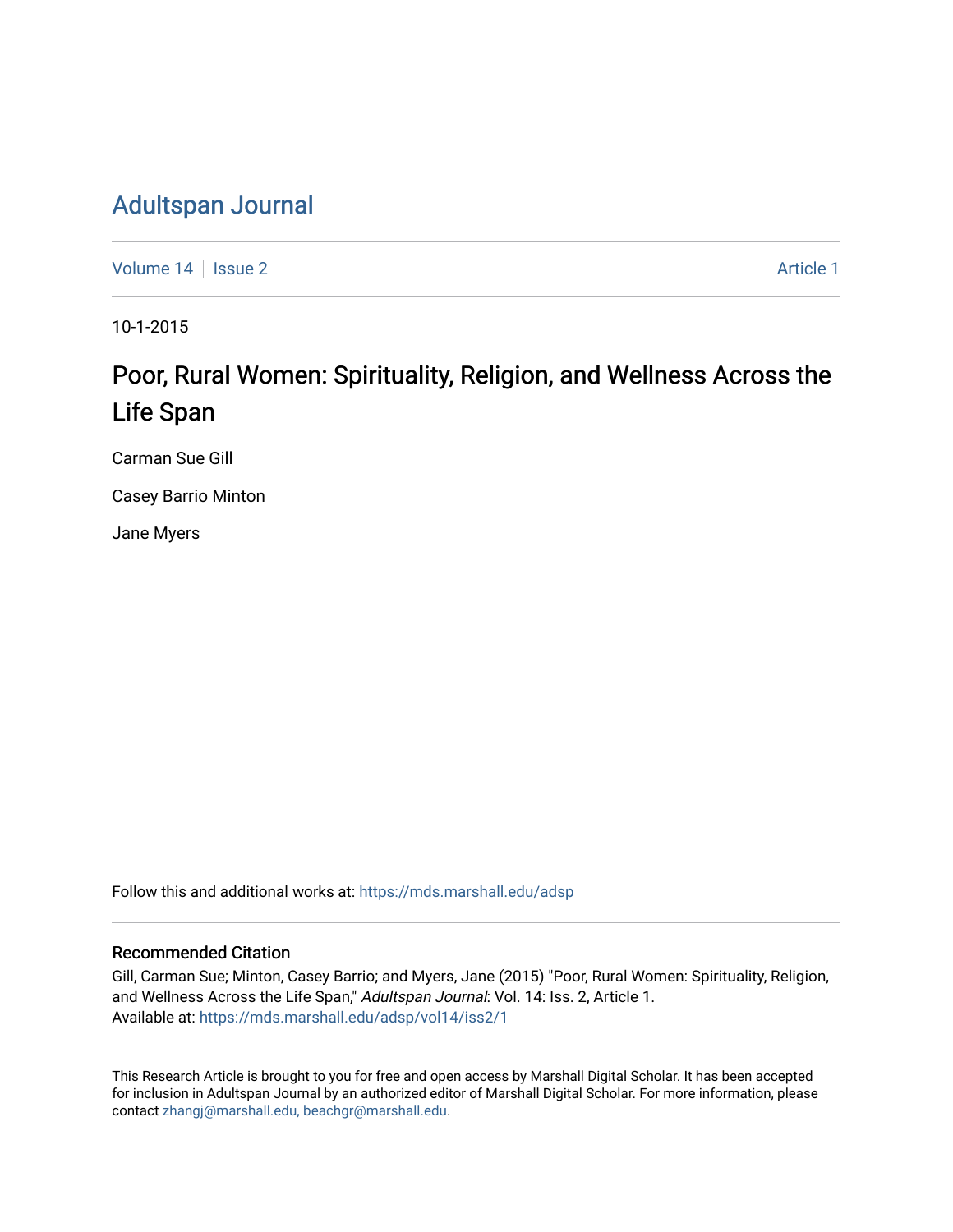**articles** 

# **Poor, Rural Women: Spirituality, Religion, and Wellness Across the Life Span**

# **Carman Sue Gill, Casey Barrio Minton, and Jane Myers**

*Researchers have suggested strategies in the spiritual domain for improving wellness. This study explored relationships among spirituality, religiosity, and wellness for poor, rural women in early adulthood, early–middle adulthood, and middle–later adulthood. Implications for evidencebased strategies to improve wellness for poor, rural women across the life span are provided.* 

*Keywords*: women, spirituality, religion, wellness, life span

Poor, rural women face many documented challenges to mental health and holistic wellness (Gill, Myers, & Barrio Minton, 2010; Myers & Gill, 2004). The challenges affect these women on social (Fuller-Rowell, Evans, & Ong, 2012) economic (Sano & Richards, 2011), familial, and individual levels (Brown, Copeland, Costello, Erkanli, & Worthman, 2009), resulting in a cycle of poverty that is difficult to break (Myers & Gill, 2004). Nationwide, 40.8% of all female-headed rural households are in poverty (U.S. Department of Agriculture [USDA], 2011a). The higher prevalence of depression within rural communities is well documented (Probst, Laditka, Moore, Harun, & Powell, 2005) and constitutes a major public health concern for women in particular (Simmons, Braun, Charnigo, Havens, & Wright, 2008). Yet, as a population, poor, rural women remain understudied and hence their physical and mental health needs remain largely unmet (Dye & Wilcox, 2006).

For many of these women, spirituality and religion represent coping methods linked to holistic wellness (Moorhead, Gill, Barrio Minton, & Myers, 2012). Understanding the role of spirituality and religiosity for rural women in poverty was the first step by researchers in identifying strength-based methods for promoting holistic wellness in this underserved population. However, differential experiences of spiritual and religious coping utilized by poor, rural women across the life span have yet to be addressed. Because spirituality and religiosity have been identified as significant contributors to wellness for poor, rural women as a whole (Gill et al., 2010), understanding the

*Carman Sue Gill, Department of Counseling, Argosy University, Washington, DC; Casey Barrio Minton, Department of Counseling and Higher Education, University of North Texas; Jane Myers, Department of Counseling and Educational Development, University of North Carolina at Greensboro. Carman Sue Gill is now at Department of Counselor Education, Florida Atlantic University. Casey Barrio Minton is now at Department of Educational Psychology and Counseling*, *University of Tennessee, Knoxville. Correspondence concerning this article should be addressed to Carman Sue Gill, Department of Counselor Education, Florida Atlantic University, 777 Glades Road, Building 47, Room 459, Boca Raton, FL 33431 (e-mail: gillc@fau.edu).*

*© 2015 by the American Counseling Association. All rights reserved.*

. . . . . . . **66 ADULTSPAN***Journal October 2015 Vol. 14 No. 2*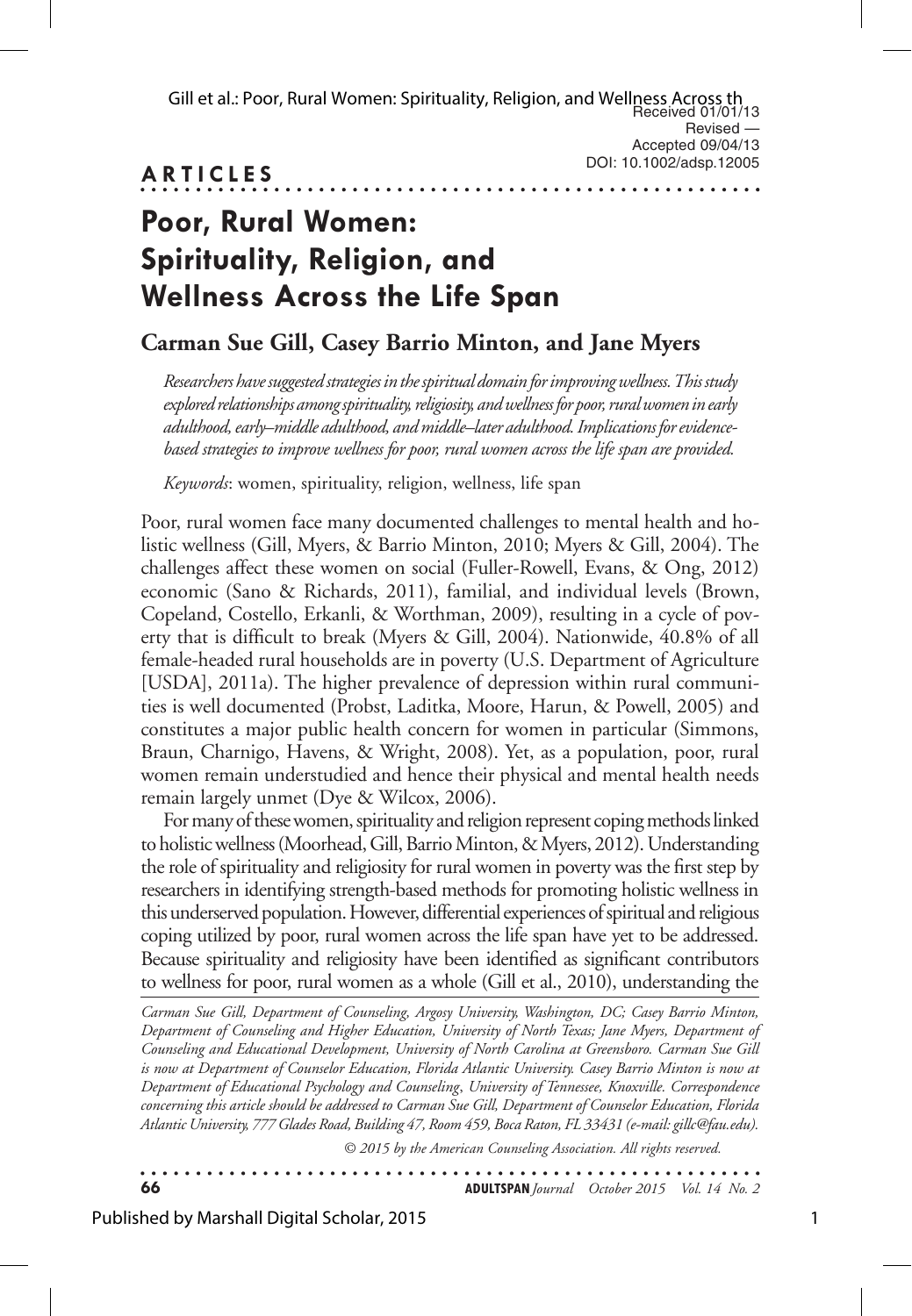specific contributors to wellness across the life span can assist counselors in addressing the particular needs of this client group more effectively.

Wellness has been proposed as the cornerstone of the counseling profession, underscoring the need for counselors to implement evidence-based interventions to improve holistic wellness (Myers & Sweeney, 2008). In our study, relationships among spirituality, religiosity, and wellness for poor, rural women at various ages were addressed. We examined differences among women in early adulthood, early–middle adulthood, and middle–later adulthood to identify potential coping methods for women at different ages. Understanding how these constructs affect holistic wellness has the potential to assist counselors working to improve wellness for poor, rural women.

# **Poor, Rural Women**

Poverty is more prevalent in rural settings than in urban settings and is experienced at higher rates by female-headed households, a trend that has continued since the first official measurements of poverty in America in the 1960s (USDA, 2011b). Although poverty is defined both quantitatively through poverty rate tables and qualitatively by the USDA, which states that the poor include "any individual with income less than that deemed sufficient to purchase basic needs of food, shelter, clothing, and other essential goods and services" (USDA, 2011a, p. 1), rurality is often more difficult to define. For example, the USDA (2011b) used the terms *rural* and *nonmetropolitan* synonymously and defined nonmetropolitan as any area outside a metropolitan area of 50,000 residents or more.

Frequently underserved by both medical and mental health providers, poor, rural women face overwhelming challenges to wellness (Myers & Gill, 2004). Obstacles such as low income, lower educational expectations, higher school dropout rates, frequent early and high-risk pregnancies, family violence, poor nutrition, chronic underemployment or unemployment, lack of health insurance, substandard housing, and unsafe environments occur in concert with low self-esteem, lack of career goals, chronic stress, depression, anxiety, and negative coping behaviors, and exist in a cycle of poverty from which it is difficult to escape. Moreover, because of geographic and financial factors, women living in poverty in rural areas are frequently unable to access the services needed to meet basic needs. Myers and Gill (2004) portrayed a model of the Cycle of Poverty and Compromised Wellness, adapted from the World Health Organization, to deepen the understanding of the challenges to wellness these women face.

Poor, rural women have high rates of mental health symptoms, particularly stress, anxiety, and depression, which are often related to child care, lack of suitable mental health providers, transportation difficulties, social and geographical isolation, lack of health insurance, economic instability, and traditional beliefs about the roles of women (Myers & Gill, 2004; Simmons et al., 2008). Unfortunately, coping methods used by this population are frequently negative and include tobacco and alcohol abuse, particularly among younger women (American Psychological Association, 2000).

Hardy and Hazelrigg (1993) cited studies documenting the increasing feminization of poverty, particularly among households with older adults. Older adult women living in poverty are likely to be the head of their household or

**ADULTSPAN***Journal October 2015 Vol. 14 No. 2* **67**

https://mds.marshall.edu/adsp/vol14/iss2/1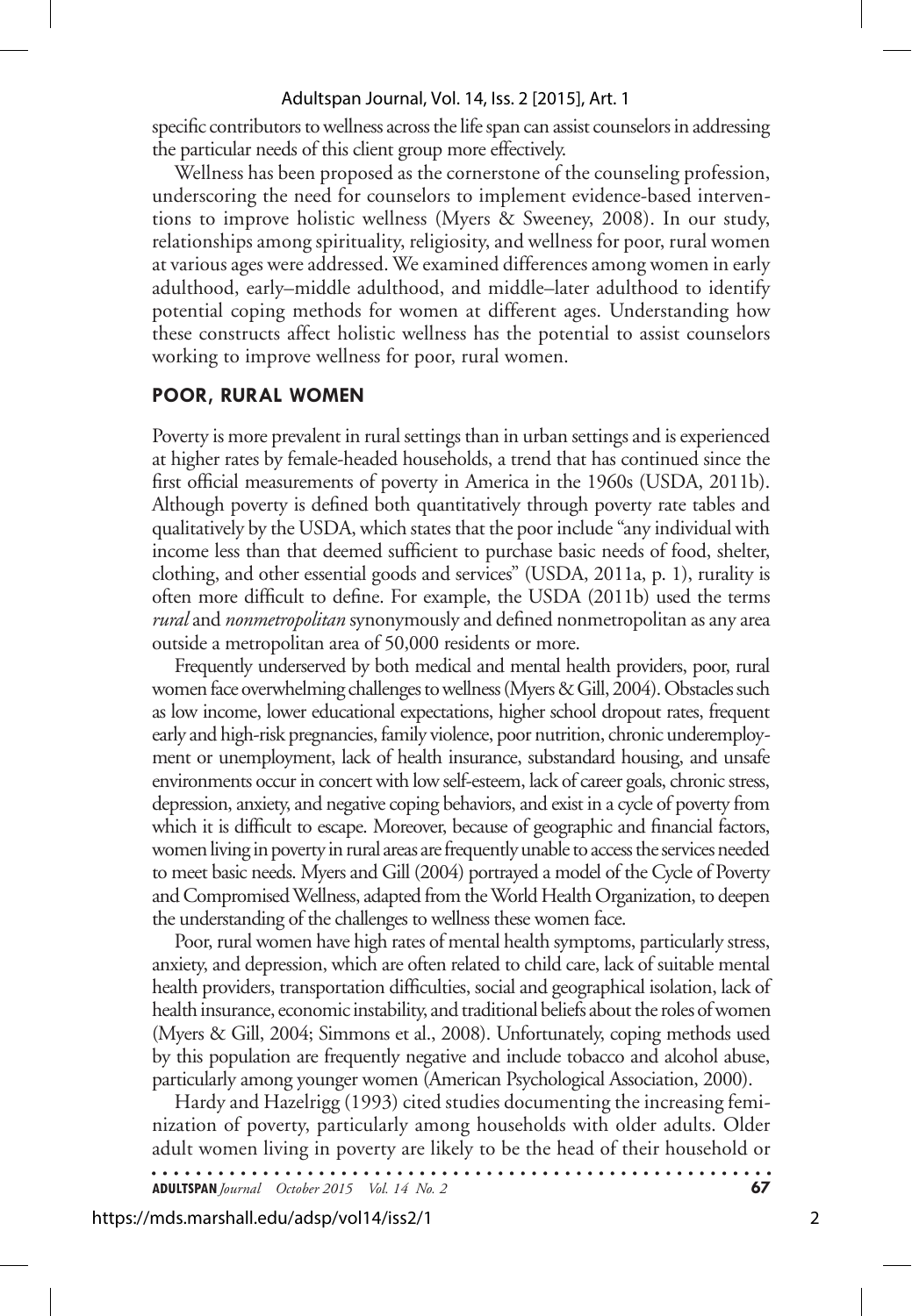live alone, experience declining health, and have limited economic resources in comparison with their male counterparts (Gerrior, Crocoll, Hayhoe, & Wysocki, 2008). Together, these factors contribute to the high risk of depression and mental disorders experienced by this population (Gerrior et al., 2008). As a result, counselors encouraging wellness must assist these women in developing positive coping methods, such as those found in spirituality and religion.

### **Spirituality**

Cashwell and Young (2011) observed that spirituality is difficult to define, given that it is both universal and highly personal. Numerous authors from faith traditions as well as the psychological sciences have attempted to define spirituality, in many cases as the foundation for the assessment of multidimensional spiritual concepts such as spiritual wellness. For example, Myers (1990) defined spiritual wellness as "a continuing search for meaning and purpose in life; an appreciation for depth of life, the expanse of the universe, and natural forces which operate; a personal belief system" (p. 11). Myers and Sweeney (2005a) defined spirituality as "an awareness of a being or force that transcends the material aspects of life and gives a deep sense of wholeness or connectedness to the universe" (p. 20).

Westgate (1996) conceptualized spiritual wellness in terms of four major themes: meaning and purpose in life, intrinsic values, transcendence, and community of shared values. She noted that meaning and purpose in life were recognized by most existentialists and counseling theorists as central to spiritual wellness and strongly associated with self-actualization. Having "an intrinsically held value system that forms the basis of one's behavior" (p. 29) contributes to a sense of well-being, and persons who consider themselves part of a larger plan and find wonder in the universe realize transcendence. A spiritual community provides individuals with a method for expressing spiritual values and mutual support of spirituality, and a platform for service to other community members and the larger community. Westgate's model builds on existing literature that underscores the pervasive, positive effect of spiritual beliefs and practices, particularly with regard to coping behaviors. As a result, this model was used for our study.

Lindgren and Coursey (1995) reviewed studies on spirituality and coping and concluded that spirituality buffers stressful life events. In addition, spirituality has been found to be positively correlated with physical health and wellness (Myers & Sweeney, 2008). For a variety of disenfranchised groups, components of spirituality have been identified as helpful in coping with major life challenges, whereas specific components of spirituality, such as meaning and purpose, unifying interconnectedness, and private religious practices, have been shown to be effective means of coping for poor, rural women (Gill et al., 2010). Although there is no distinction made in some of these studies, scholars have argued the importance of discriminating between the separate concepts of spirituality and religiosity (Cashwell & Young, 2011).

A study by Gill et al. (2010) confirmed that spirituality and religiosity contribute positively to wellness for poor, rural women, and other studies have linked religious and spiritual development to aging (Dalby, 2006). Tornstam (2011) coined the term *gerotranscendence*, suggesting that as people grow older, their spiritual and religious con-

| -68 | <b>ADULTSPAN</b> Journal October 2015 Vol. 14 No. 2 |  |
|-----|-----------------------------------------------------|--|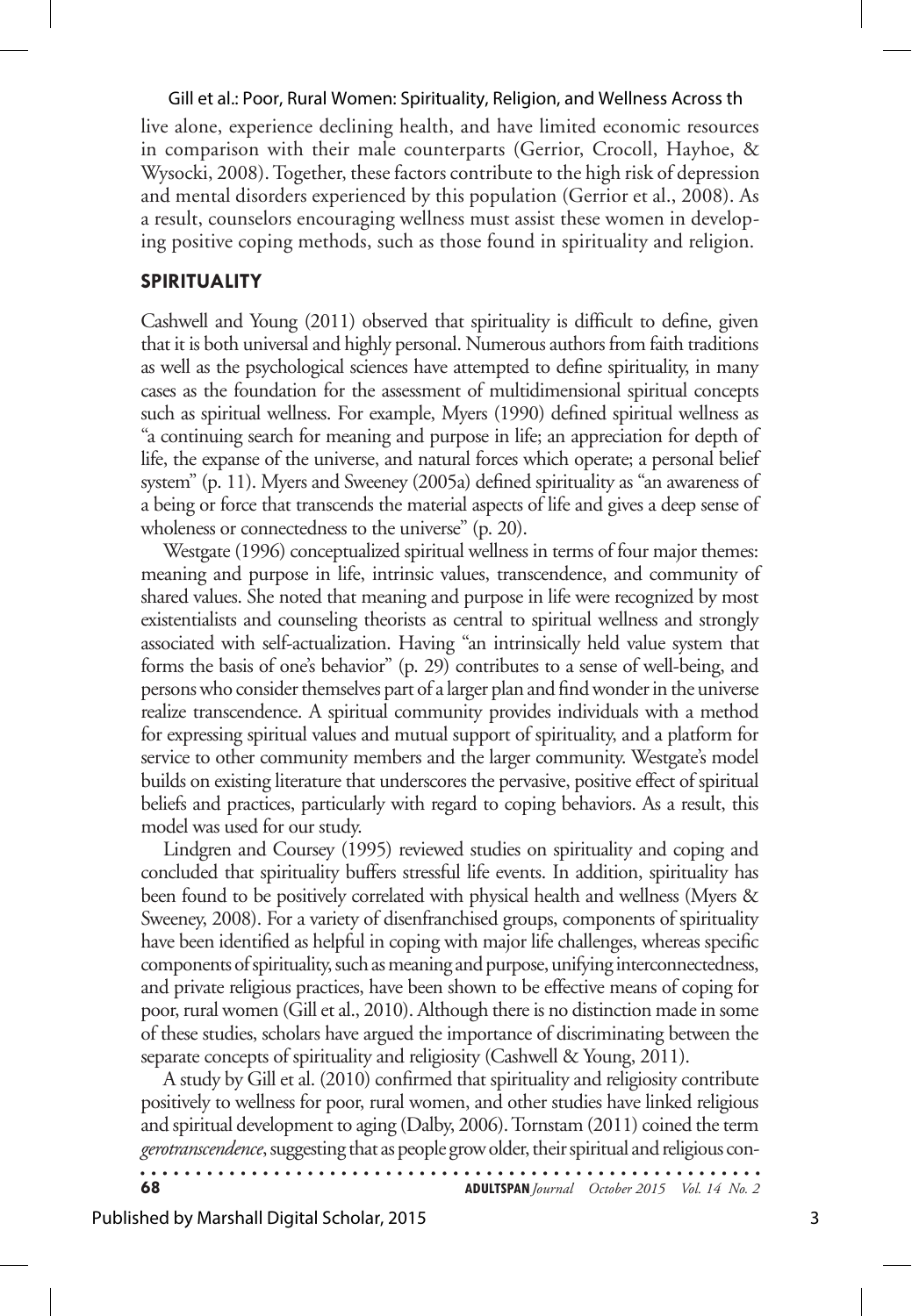nections increase, and a review of the literature conducted by Dalby (2006) supports this theory. Howell (2001) theorized that for women in general, midlife is characterized by a powerful spiritual awakening. Furthermore, the Gerontological Competencies for Counselors and Human Development Professionals (Myers & Sweeney, 1990) lists respect for spiritual needs of older individuals in the first competency. However, few studies involving early adulthood in women, age, and spirituality or religion have been conducted and, to date, no studies focusing on life-span differences in spirituality, religion, and wellness for poor, rural women have been documented.

# **Religiosity**

Like spirituality, religiosity is difficult to define (Fetzer Institute/National Institute on Aging, 1999); however, most theorists agree that religiosity differs from spirituality, describing the external or outward expression of the inward spiritual system (Westgate, 1996). Multifaceted models of religiosity, such as Glock's (1972) Five-Dimensional Model, have been proposed to explain the components of religiosity and how they function to help individuals cope with life challenges.

To better understand religiosity, the Fetzer Institute, in collaboration with the National Institute on Aging, established a working group that examined aspects of religiosity and developed a comprehensive model to explain this construct (Fetzer Institute/ National Institute on Aging, 1999). The working group stated that religiosity cannot be studied as a one-dimensional variable; instead, the group posited 12 components of religiosity that must be examined individually: daily spiritual experiences, meaning, values, beliefs, private religious practices, organizational religiousness, religious support, religious coping, forgiveness, religious history, commitment, and religious preferences (Fetzer Institute/National Institute on Aging, 1999). The working group defined each component in detail and operationalized the components through an assessment measure, which has been used extensively in research on religiosity and well-being.

# **Wellness**

Myers, Sweeney, and Witmer (2000) defined *wellness* as "a way of life oriented toward optimal health and well-being, in which body, mind, and spirit are integrated by the individual to live life more fully within the human and natural community" (p. 252). On the basis of previous research from disciplines such as psychology, medicine, health promotion, and anthropology, and the writings of Alfred Adler, Myers et al. (2000) presented a holistic model of wellness and prevention over the life span that consists of six life tasks: spirituality, self-direction, work, leisure, friendship, and love. This theoretical model was subsequently revised based on empirical data, resulting in a new model defined as the Indivisible Self: An Evidence-Based Model of Wellness (IS-Wel; Myers & Sweeney, 2005a).

The IS-Wel model was defined through structural equation modeling and includes a single higher order Wellness factor, five second-order factors of the self (i.e., Creative, Coping, Social, Essential, and Physical), and 17 third-order factors grouped within the second-order factors. Unlike other wellness models, both the theoretical Wheel of Wellness and the IS-Wel are grounded in counseling theory as opposed to physical

**ADULTSPAN***Journal October 2015 Vol. 14 No. 2* **69**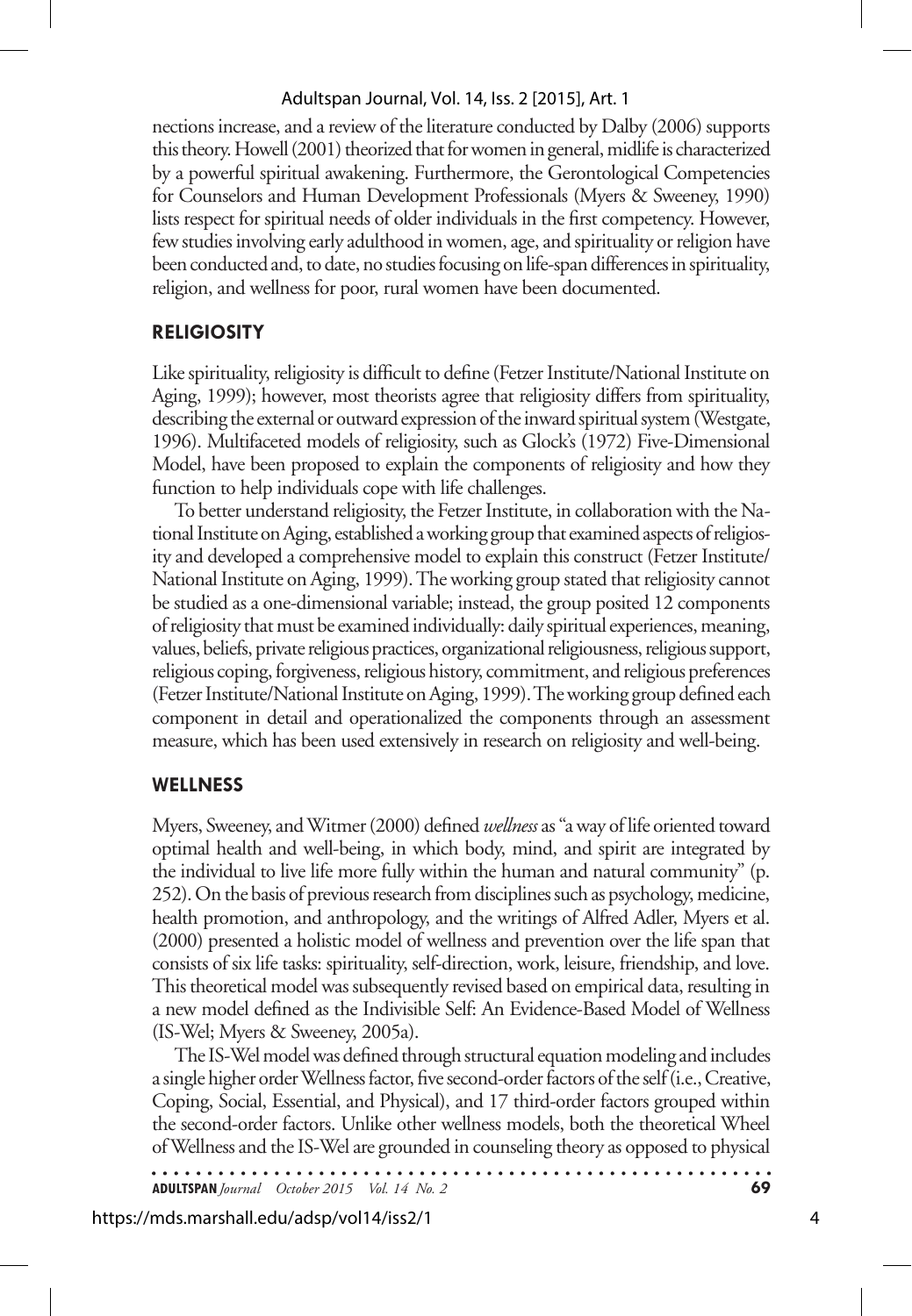health sciences and include a broad range of psychological and physiological factors that contribute to holistic wellness. In both models, one's wellness in any area (e.g., friendship) has an influence on all other aspects of holistic wellness, and vice versa. This structurally sound, highly reliable model of wellness was used as the basis for our study.

Differences in wellness by age and gender have been identified empirically (Dew & Newton, 2005). In a study of West Point cadets, Myers and Bechtel (2004) found that women experienced lower wellness scores for the self-direction subtasks of sense of worth, stress management, and nutrition. Degges-White and Myers (2006) found that psychological factors, such as subjective age, were predictors of both life satisfaction and wellness for midlife women. Given these differences for women and wellness across the life span, it is important to determine how spirituality and religion assist poor, rural women at various ages.

# **Purpose of the Study**

We conducted this study in an effort to better understand the unique interplay among age, spirituality, religiosity, and wellness in a sample of poor, rural women. We addressed the following research questions:

- *Research Question 1*: Do poor, rural women who are in early adulthood, early– middle adulthood, and middle–later adulthood differ significantly in their self-reports of spirituality, religiosity, and wellness?
- *Research Question 2*: Is chronological age correlated with spirituality, religiosity, or wellness for poor, rural women?
- *Research Question 3*: To what extent do spirituality and religiosity predict wellness for poor, rural women in early adulthood, early–middle adulthood, and middle–later adulthood?

# **Method**

# **Participants and Procedure**

Upon receiving institutional review board approval from the third author's university, we recruited a diverse group of participants by visiting agencies such as the Salvation Army, a local community college, and nutrition centers. Participants were 158 women who ranged in age from 18 to 90 years (*M* = 33.05, *SD* = 18.60), met criteria for poverty or near poverty, and lived in nonmetropolitan areas in North Carolina. Participants were in early adulthood (ages 18–29, 60.1%), early–middle adulthood (ages 30–49, 23.4%), or middle–later adulthood (ages 50 and higher, 16.5%). Women in our study identified as Caucasian (58.9%), African American (17.1%), American Indian (5.7%), Hispanic/Latina (2.5%), and Asian or Pacific Islander (2.5%); 13.3% identified as "other" or opted not to report their ethnicity. Most participants held a high school diploma (57.0%), although 7.6% did not graduate from high school; 24.0% had a trade, technical, or associates degree; and 5.7% had a bachelor's degree. Two individuals (1.2%) reported advanced degrees; 4.4% opted not to report their educational attainment. Participants' estimated pretax income was less than \$9,500 (47.5%), \$9,501–\$15,750 (24.7%), \$15,751–\$18,500

| 70 | <b>ADULTSPAN</b> Journal October 2015 Vol. 14 No. 2 |
|----|-----------------------------------------------------|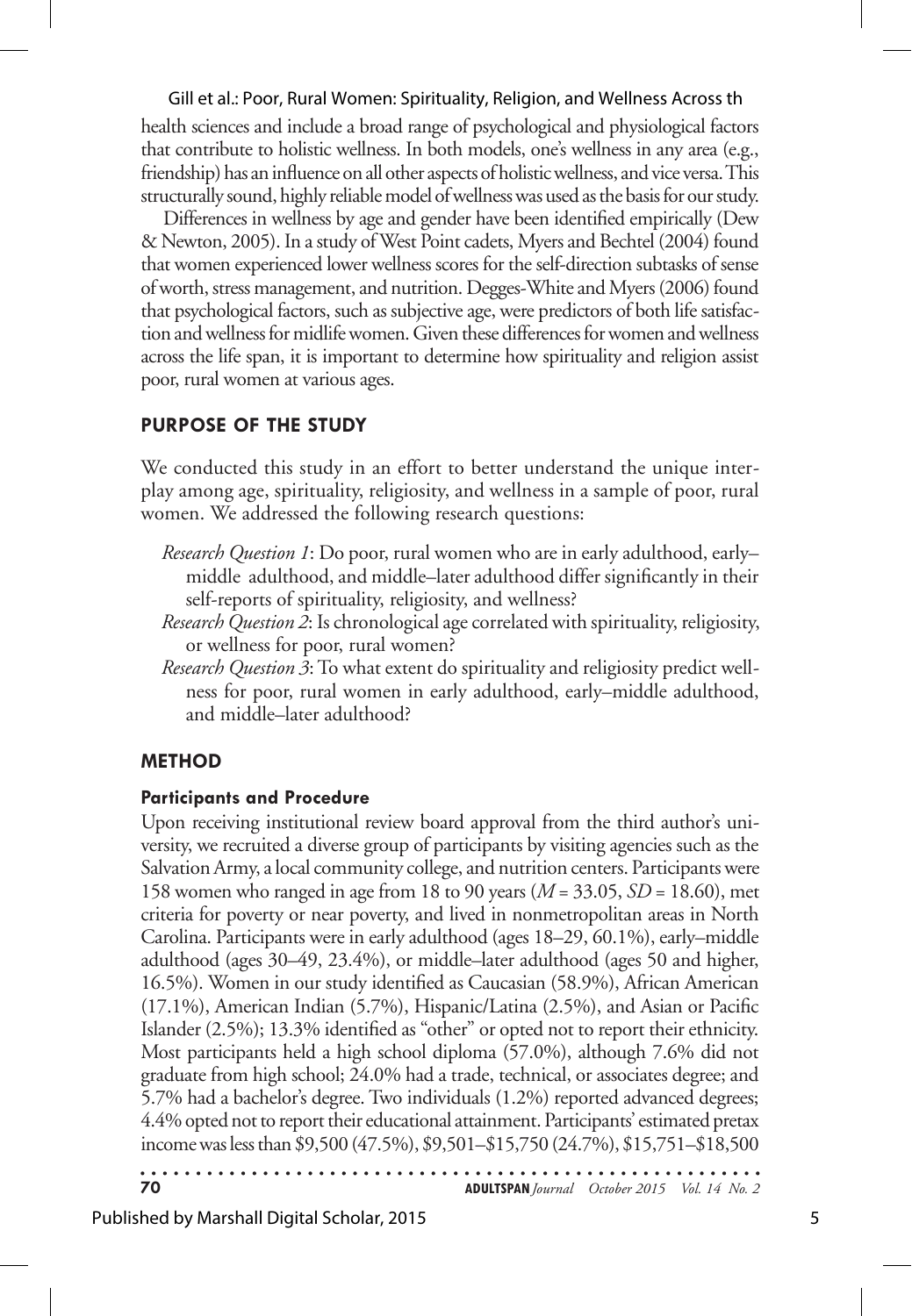(5.7%), and \$18,501 to \$35,500 (17.1%); 5.1% of participants indicated that they met poverty standards but did not indicate an income. (Percentages do not total 100 because of rounding.) Only one third (35.3%) of participants reported currently receiving government subsidies. Because we utilized a modified snowball sampling procedures in which participants were invited to participate by staff at social service agencies, we could not determine a response rate.

# **Instruments**

Instruments included the Spirituality Assessment Scale (SAS; Howden, 1992), the Fetzer Brief Multidimensional Measure of Religiousness/Spirituality Scale (BMMRS; Fetzer Institute/National Institute on Aging, 1999), the Five-Factor Wellness Inventory (5F-Wel; Myers & Sweeney, 2005b), and a researcher-constructed demographic questionnaire.

*SAS.* Consistent with Westgate's (1996) Spiritual Wellness Model, the SAS (Howden, 1992) includes 28 questions measuring the four factor-derived elements of spirituality: Purpose and Meaning, Transcendence, Unifying Interconnected, and Inner Resources. Participants mark their responses on a 6-point Likert scale ranging from 1 (*strongly disagree*) to 6 (*strongly agree*). Total scores range from 28 to 168, and Howden (1992) interpreted scores between 140 and 160 to represent strong, positive spirituality; scores ranging from 84 to 112 to represent fair or mixed spirituality; and scores under 56 to indicate spiritual distress. Howden reported evidence of convergent and divergent validity via correlations with SAS scores, reports of religiousness, and attendance at religious events. In our study, we observed coefficient alpha reliabilities of .82 (Purpose and Meaning), .72 (Transcendence), .82 (Unifying Interconnectedness, and .88 (Inner Resources).

*BMMRS.* The Fetzer Institute/National Institute on Aging (1999) developed the 40-item BMMRS to measure 12 dimensions of religiosity. Items are answered using a variety of Likert-type response scales, with lower scores indicating higher degrees of religiosity. In our study, we used six scales—Daily Spiritual Experiences, Forgiveness, Private Religious Practices, Religious/Spiritual Coping, Religious Support, and Organizational Religiousness—and we obtained internal consistency reliabilities of .91, .53, .80, .69, .55, and .78, respectively. The total internal consistency reliability for all six scales was .93.

*5F-Wel.* Myers and Sweeney (2005b) developed the 73-item 5F-Wel via structural equation modeling (Hattie, Myers, & Sweeney, 2004), which was designed to assess each factor in the evidence-based IS-Wel (Myers & Sweeney, 2005a). Participants respond to each item using a 4-point Likert scale, wherein responses range from 1 (*strongly disagree*) to 4 (*strongly agree*). Scale responses are summed and then computed onto a scale ranging from 25 to 100 for each of five second-order factors (i.e., Essential Self, Creative Self, Physical Self, Coping Self, and Social Self) and one first-order Total Wellness score. In our study, we observed an internal consistency reliability of .94 for the total scale, and alpha coefficients of .83, .85, .86, .78, and .83 for Essential Self, Creative Self, Physical Self, Coping Self, and Social Self, respectively.

# **Data Analysis**

All data were analyzed using SPSS 14.0. We used a one-way analysis of variance (ANOVA) to assess Research Question 1, Pearson product–moment correlations to

**ADULTSPAN***Journal October 2015 Vol. 14 No. 2* **71**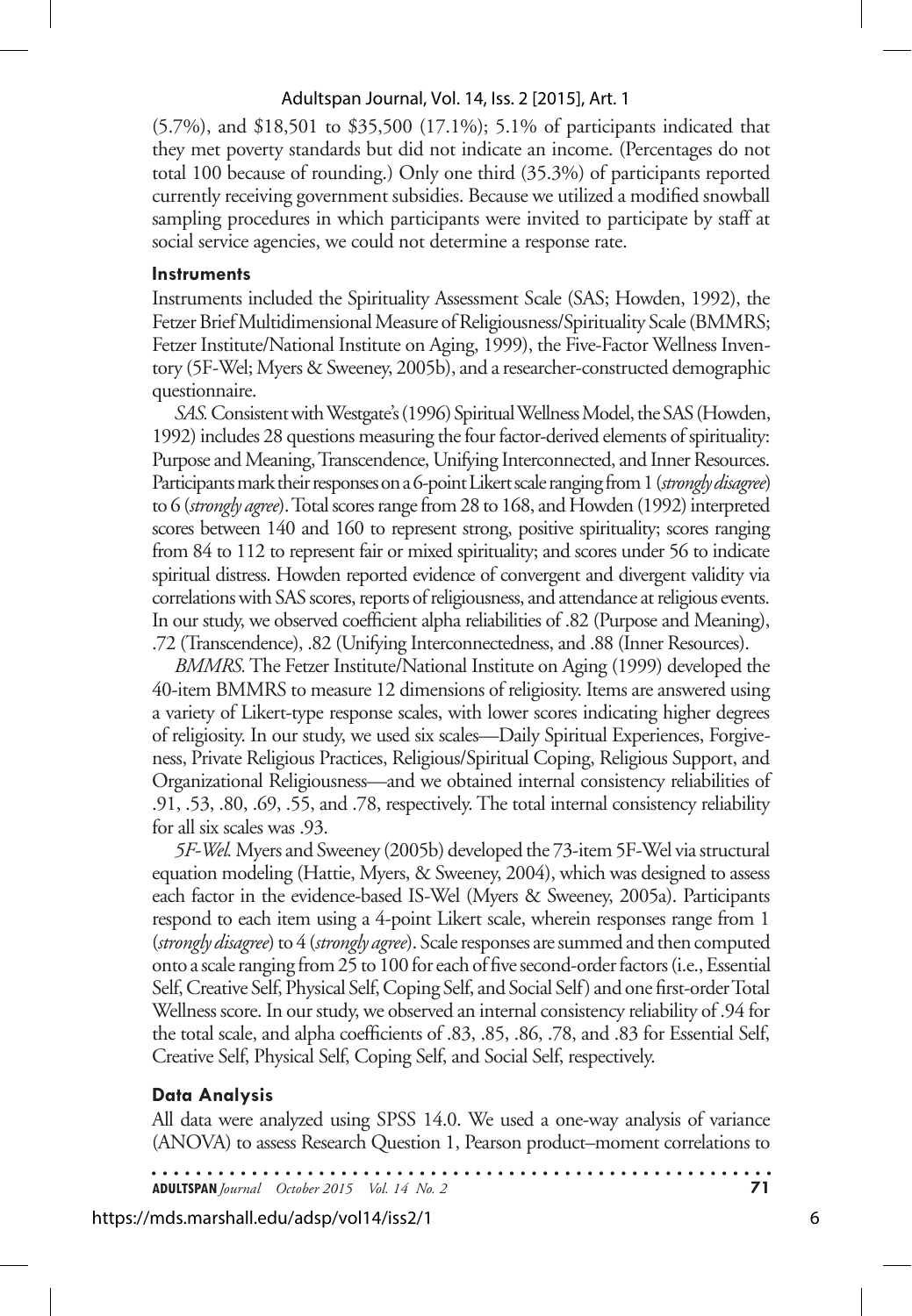assess Research Question 2, and a series of three multiple regression analyses to assess Research Question 3. An alpha level of .05 was established to determine statistical significance, and effect sizes are reported where appropriate.

# **Results**

# **Research Question 1**

Although we found no statistically or practically significant differences in spirituality among poor, rural women in early, early–middle, and middle–later adulthood, *F*(2, 155)  $= 2.23, p = .11, \eta^2 = .03, ANOVAs assessing between-groups differences for religiousity,$  $F(2, 155) = 9.78, p < .001, \eta^2 = .11$ , and wellness,  $F(2, 155) = 6.86, p = .001, \eta^2 = .08$ , were significant. The effect sizes of  $\eta^2$  = .08 and  $\eta^2$  = .11 indicate a small, yet noticeable effect of age group on religiosity and wellness. Means, standard deviations, *F* values, *p*  values, and measures of effect size are presented in Table 1. Follow-up Bonferroni *t* tests indicated that the early adulthood group reported lower religiosity than the early–middle adulthood group ( $p = .02$ ) and the middle–later adulthood group ( $p < .01$ ). Similarly, the early adulthood group ( $p = .001$ ) and the early–middle adulthood group ( $p = .03$ ) reported lower levels of wellness compared with the middle–later adulthood group.

# **Research Question 2**

Research Question 2 was designed to assess relationships among chronological age, spirituality, religiosity, and wellness in this sample of poor, rural women. Chronological age and spirituality were correlated slightly  $(r = .18, p = .03)$ , whereas age and religiosity ( $r = .34$ ,  $p < .001$ ) and wellness ( $r = .29$ ,  $p < .001$ ) were correlated to a moderate degree.

# **Research Question 3**

Research Question 3 was designed to assess the degree to which spirituality and religiosity predicted wellness for each of three groups of poor, rural women involved in this study, and we employed simultaneous multiple regressions using forced entry for this analysis. Spirituality and religiosity emerged as strong predictors for women in all

| Variable               | М      | <b>SD</b> | F(2, 155) | р       | $\eta^2$ |
|------------------------|--------|-----------|-----------|---------|----------|
| Spirituality           |        |           | 2.23      | .11     | .03      |
| Early adulthood        | 131.36 | 18.69     |           |         |          |
| Early-middle adulthood | 135.82 | 19.46     |           |         |          |
| Middle-later adulthood | 139.44 | 16.74     |           |         |          |
| Religiosity            |        |           | 9.78      | $-.001$ | .11      |
| Early adulthood        | 73.39  | 21.83     |           |         |          |
| Early-middle adulthood | 62.33  | 17.95     |           |         |          |
| Middle-later adulthood | 55.32  | 17.94     |           |         |          |
| Wellness               |        |           | 6.86      | .001    | .08      |
| Early adulthood        | 77.17  | 7.77      |           |         |          |
| Early-middle adulthood | 78.43  | 9.77      |           |         |          |
| Middle-later adulthood | 84.59  | 8.65      |           |         |          |

**One-Way Analysis of Variance for Spirituality, Religiosity, and Wellness by Age Category**

**Table 1**

*Note.* Early adulthood age range is 18 to 29 years, *n* = 95; early–middle adulthood age range is 30 to 49 years, *n* = 37; middle–later adulthood age range is 50+ years, *n* = 26. Lower religiosity scores indicate higher degrees of religiosity.

#### . . . . . . . . . **72 ADULTSPAN***Journal October 2015 Vol. 14 No. 2*

Published by Marshall Digital Scholar, 2015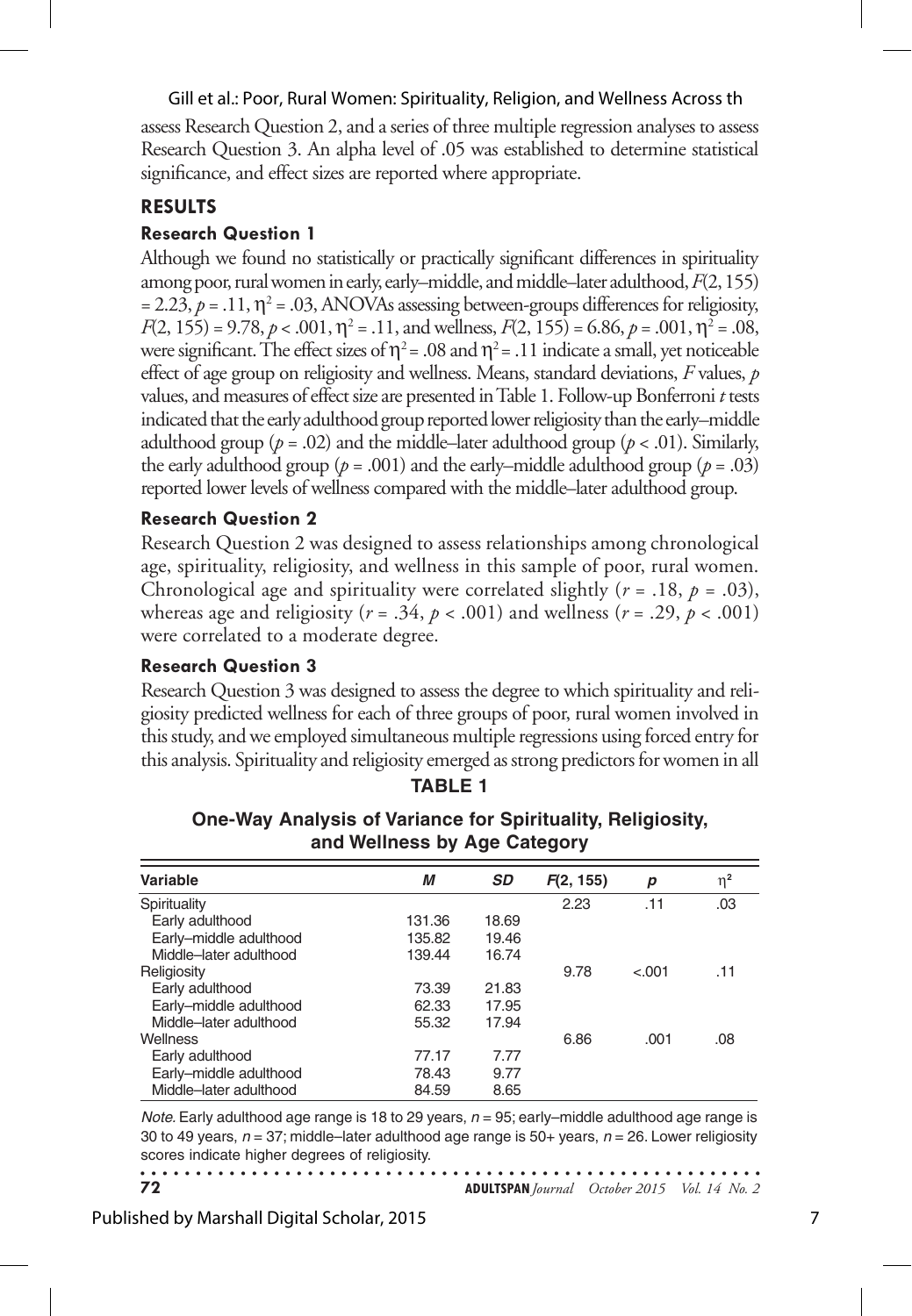groups; however, predictive power was stronger for the early adulthood group, *F*(2, 92)  $= 33.56$ ,  $p < .001$ ,  $R^2 = .42$ , adjusted  $R^2 = .41$ , than for the early–middle adulthood, *F*(2, 36) = 8.26, *p* = .001,  $R^2$  = .33, adjusted  $R^2$  = .29, and middle–later adulthood, *F*(2, 25) = 5.87,  $p < .01$ ,  $R^2 = .34$ , adjusted  $R^2 = .28$ , groups. Table 2 includes beta weights, *p* values, and structure coefficients for the analyses. The examination of beta weights and structure coefficients indicates that spirituality accounted for nearly all of the predicted variance in wellness for each of the three age groups. However, religiosity also contributed to a portion of the explained variance, and the strength of religiosity as a contributor to wellness was stronger for women in early middle adulthood (β **=**  .24, *p* = .26, *r*<sup>2</sup> = .80) compared with those in early adulthood (β = .07, *p* = .50, *r*<sup>2</sup> = .43) and middle–later adulthood (β = .13, *p* = .49,  $r_s^2$  = .38).

# **Discussion**

The purpose of this study was to better understand the unique interplay among age, spirituality, religiosity, and wellness in a sample of poor, rural women. In this sample, cross sections of poor, rural women reported an increase in spirituality, religiosity, and wellness as they aged. They also reported spirituality and religiosity as contributors to wellness across the life span. This seems consistent with the literature regarding middle–late adult women and informs the literature for poor, rural women in early adulthood. Further comparison, however, revealed differences among the age groups.

When compared by age, differences were found among means for religion and wellness, but not for spirituality, which appeared to vary little across the life span. Poor, rural women in early adulthood reported being less religious and less well than those in middle–later adulthood; religiosity, wellness, and age were correlated to a moderate degree. This finding suggests that women may become more well as they age, and there is a link between religion and wellness for these women. Given this information, counselors may use interventions based in religiosity, such as prayer, meditation, and the reading of sacred materials, to improve coping for these women, and these interventions may be particularly salient for women in early adulthood, in which early intervention is crucial. It is important to note that, when working in the spiritual and religious domains, counselors should be aware of the spiritual

| Variable                            | $R^2$ | Adjusted $R^2$ | ß   | р       | r 2 |
|-------------------------------------|-------|----------------|-----|---------|-----|
| Early adulthood $(n = 95)$          | .42   | .41            |     | < .001  |     |
| Spirituality                        |       |                | .61 | $-.001$ | .99 |
| Religiosity                         |       |                | .07 | .500    | .43 |
| Early-middle adulthood $(n = 37)$   | .33   | .29            |     | .001    |     |
| Spirituality                        |       |                | .38 | .080    | .92 |
| Religiosity                         |       |                | .24 | .260    | .80 |
| Middle-later adulthood ( $n = 26$ ) | .34   | .28            |     | < .010  |     |
| Spirituality                        |       |                | .51 | .010    | .95 |
| Religiosity                         |       |                | .13 | .490    | .38 |

**Multiple Regressions Predicting Wellness From Spirituality and Religiosity**

**Table 2**

*Note.* Early adulthood, *F*(2, 92) = 33.56; early–middle adulthood, *F*(2, 36) = 8.26; middle–later adulthood,  $F(2, 25) = 5.87$ .

**ADULTSPAN***Journal October 2015 Vol. 14 No. 2* **73**

https://mds.marshall.edu/adsp/vol14/iss2/1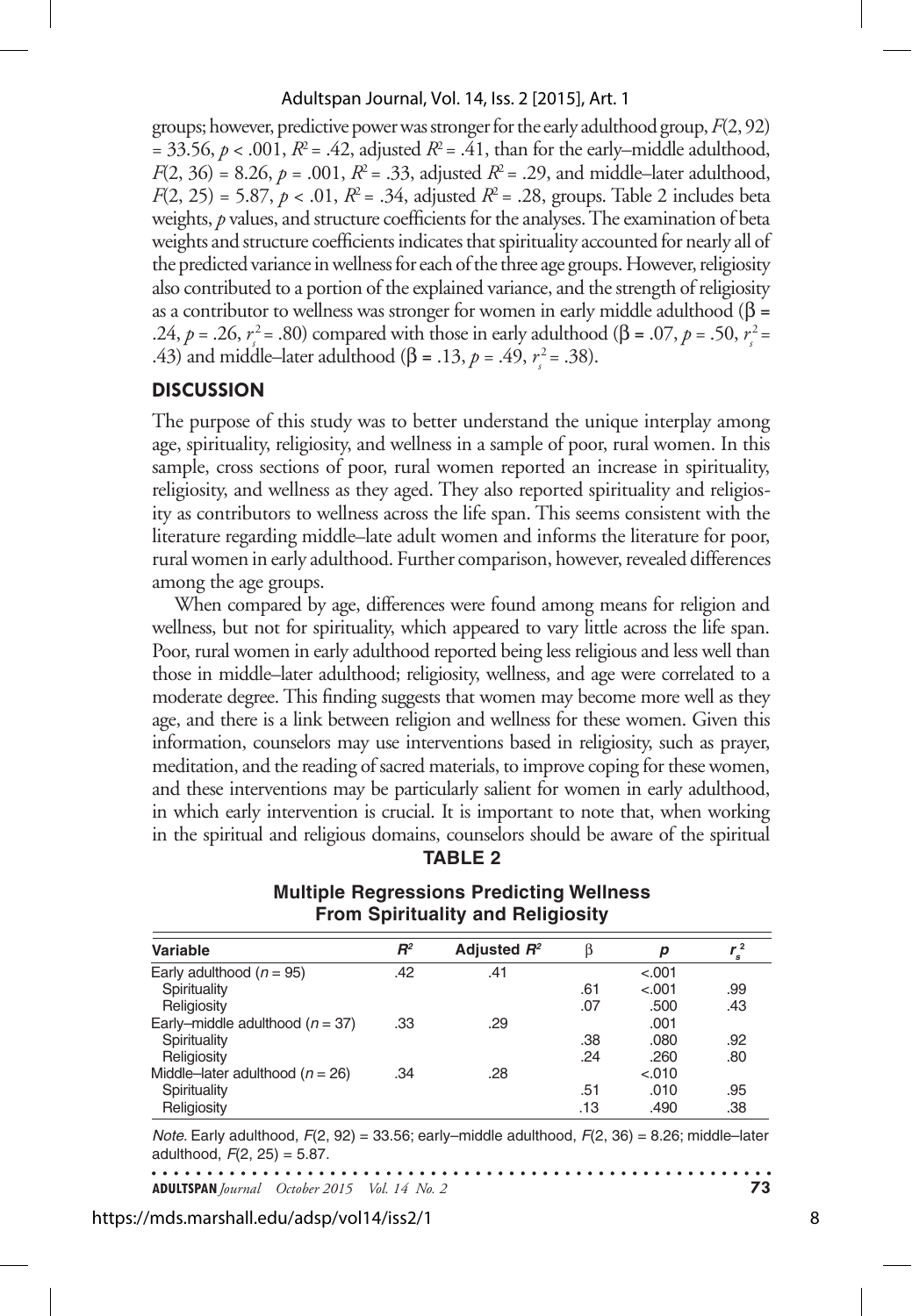competencies outlined by the Association for Spiritual, Ethical, and Religious Values in Counseling (ASERVIC; 2009) and follow these for ethical practice with clients.

Although women in early adulthood reported the lowest levels of religiosity and wellness, the regression results indicated that spirituality and religiosity were strong predictors of wellness for this group. Spirituality in particular was a very strong predictor of the variance in wellness, indicating that, as with religion, interventions aimed at improving spirituality will also improve holistic wellness. With these clients, counselors should consider interventions aimed at meaning in life, identifying inner resources, and developing connections with others and the divine to promote wellness.

Across the life span of these women, spirituality and religiosity varied in interesting ways as predictors of wellness. For example, early–middle adulthood women relied much more heavily on religion as a contributor to wellness than did early adulthood and middle–later adulthood women, for whom spirituality was a stronger predictor. For early–middle adulthood women, interventions aimed at improving religious coping, religious support, and private religious practices could be most effective in improving wellness. Connections with religious organizations may provide an avenue for overall improvements.

Although women in early–middle adulthood relied more on religion for coping, middle–later adulthood women reported higher levels of religiosity and spirituality, as well as much higher overall levels of wellness when compared with the other two groups. This could indicate that middle–later adulthood women develop more well-rounded, mature methods for coping with the challenges they face throughout the life span, which may be consistent with Fowler's (1981) proposed stages of faith development. For these women, spirituality strongly predicted wellness, leaving the counselor with multiple interventions that may be salient for working with this underserved population. When considering the use of appropriate interventions, counselors should be mindful of the culture and worldview unique to poor, rural women and modify techniques to incorporate their individual religious and spiritual belief systems (ASERVIC, 2009).

### **Limitations**

There are several potential limitations inherent to this study that suggest caution in the interpretation of the results. Grouping the women by age presented a challenge, given that many more young women completed the survey, resulting in unequal group sizes and fewer women over 50. Thus, the middle–later group included those ages 50–90, a large group of women who are very diverse in their own challenges and life experiences. Future researchers may investigate these variables in a sample specific to older adults. Also, the sample was obtained from various locations across the state of North Carolina. Although all these women met the criteria for the study, poverty conditions can vary by geographic area and country. Additionally, women's challenges and responses will vary, so counselors should be aware of this potential threat to generalizability when using the results.

In addition, there are limitations related to the use of quantitative instruments. Spirituality and religiosity were defined and measured using specific criteria, and many individuals and cultures perceive these terms differently. Counselors should always investigate clients' personal beliefs regarding spirituality and religion, as well as take into

**74 ADULTSPAN***Journal October 2015 Vol. 14 No. 2*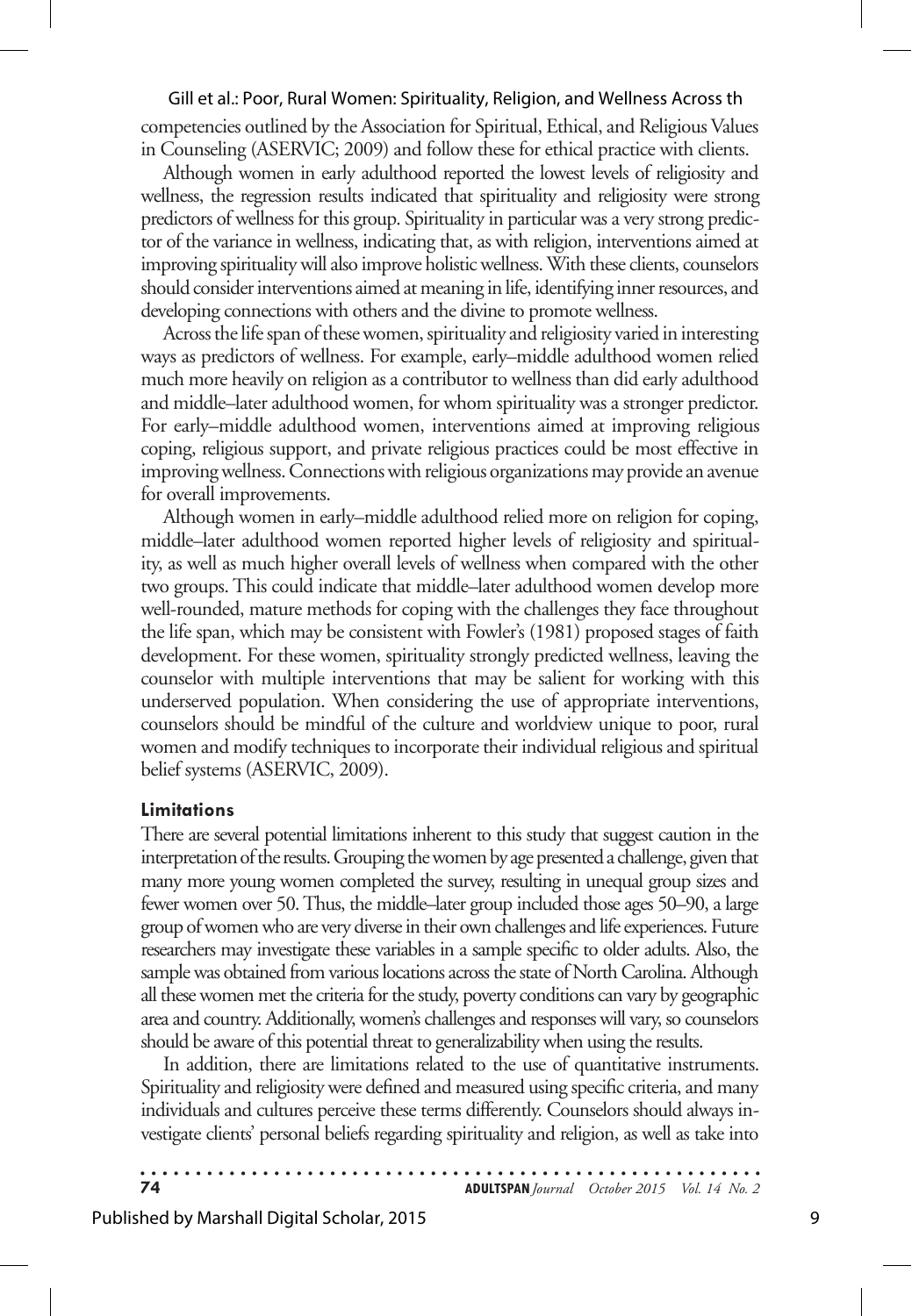account that a certain amount of error will occur in measurement given that no scale is 100% reliable. In our study, several of the religiosity scales had moderate to low reliability.

# **Implications**

The results of our study indicated that early adulthood poor, rural women experienced significantly lower levels of wellness than women in the other groups. However, there is lack of literature and research aimed at understanding the needs of these women and how these needs can be best addressed. We now understand the importance of intervention at an early age and we know that younger, poor, rural women report lower levels of religion, which can be a strong coping method for this group. As a result, counselor education programs must continue to integrate spirituality and religion into their curriculum, specifically through the use of the ASERVIC (2009) competencies. Preparing counselors to effectively address these areas with their clients will be key to improving wellness for poor, rural women. Furthermore, these competencies are crucial for guiding counselors in the use of the types of interventions that will improve wellness for this population.

It is important to note that for all of these women, spirituality was a strong predictor of wellness. Whereas, given our study's results, early adulthood and middle–later adulthood women rely on spirituality more heavily for coping than do early–middle adulthood women, interventions in the spiritual domain will be helpful for all of these women. When working in the spiritual domain, counselors can focus on identifying the areas in which these women find meaning in life and encouraging growth in those areas. Counselors can confidently discuss inherent values that these women have and encourage connectedness. They can assist these women in understanding the temporal nature of suffering and identifying instances and times when transcendence has been effective for them. As a result of this study, we now have evidence that spirituality and religion can improve wellness for poor, rural women.

Further research is needed to identify additional contributors to wellness and develop evidenced-based counseling interventions for poor, rural women. Qualitative studies aimed at providing a greater understanding of what spirituality and religion mean for poor, rural women in differing developmental life stages would assist counselors in customizing interventions specifically for this population. Additionally, because early intervention is crucial in breaking the cycle of poverty and because poor, rural women in early adulthood experience lower levels of wellness, it is imperative that further research studies focus on identifying the needs of these women so that appropriate interventions tailored to their needs may be created and implemented.

# **References**

American Psychological Association, Rural Task Force of the American Psychological Association and the American Psychological Association's Committee on Rural Health. (2000). *The behavioral health care needs of rural women.* Retrieved from https://www.apa.org/pubs/info/reports/rural-women.pdf

Association for Spiritual, Ethical, and Religious Values in Counseling. (2009). *Spiritual competencies: Competencies for addressing spiritual and religious issues in counseling.* Retrieved from http://www.aservic.org/resources/spiritual-competencies/ Brown, R., Copeland, W. E., Costello, E. J., Erkanli, A., & Worthman, C. M. (2009). Family and community influences on educational outcomes among Appalachian youth. *Journal of Community Psychology, 37,* 795–808. doi:10.1002/jcop.20331

Cashwell, C. S., & Young, J. S. (2011). *Integrating spirituality and religion into counseling.* Alexandria, VA: American Counseling Association.

. . . . . . . . . . . . . . . . .

. . . . . . . . . . . . . . . . . . **ADULTSPAN***Journal October 2015 Vol. 14 No. 2* **75**